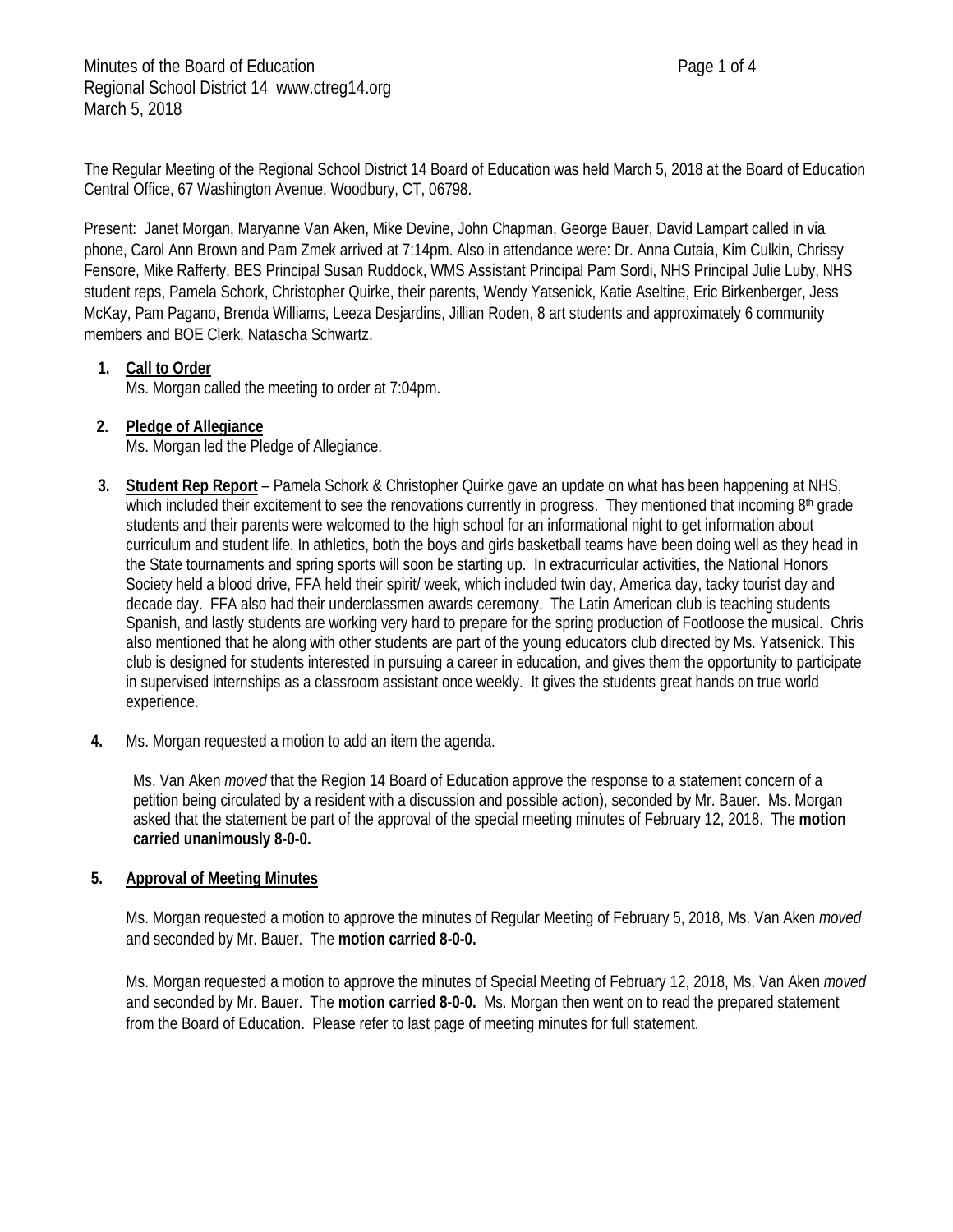## **6. Superintendent's report**

Region 14's Finest– Principal Luby nominated Pam Pagano, Eric Birkenberger, Brenda Williams, Katie Aseltine, Jess McKay as Region 14's finest for WMS for their outstanding contribution. Dr. Anna thanked all of the recipients for leading improvement efforts.

American Legion Award Recipient- Dr. Anna was delighted to introduce NHS Junior Jillian Roden who won the silver medal in the Sixth District American Legion Oratorical contest. This is a speech contest for High school students, which is focused on the U.S. Constitution. Contestants are required to deliver a 10 minute speech on some aspect of the Constitution, as well as give a 5 minute unprepared address on a topic that is assigned to them on the spot. The contest emphasizes the American Legion's role in promoting good citizenship and patriotism.

Scholastic Art Awards Recognition – Leeza Desjardins and Dr. Anna congratulated all of our talented artists who won awards at Scholastics this year. In attendance were: Courtney Klimak, Breanna Harding, Renee Clifford, Ashley Cole, Emily Hanson, Rebecca Levesque, Shanelle Pincus. Each student gave a brief explanation of one of his or her pieces of artwork.

2018-19 WMS Schedule– WMS Assistant Principal Pam Sordi presented the proposed new Middle School schedule which would add 10 mins more/class to give maximum instructional times with fewer transitions for staff and students and the x-block would be school-wide daily for a variety of opportunities for students to include enrichment, intervention, band/chorus, orchestra, and social emotional curriculum to name a few things.

The process was in depth research, which included administrators researching various types of schedules, a faculty survey was done. The administrators consulted with professionals with school scheduling experience to come up with the proposed new schedule.

Review Budget Calendar – Dr. Anna went over changes to the budget calendar and important dates where the community can come out to hear the budget presentation and ask questions. She asked that the Board of Education members look at the dates of the presentations and to come out to some of these events.

Superintendent's Corner- Dr. Anna advised that in light of the events in Parkland, FL and while the region's safety and security protocols are frequently reviewed with law enforcement, the leadership team held a meeting shortly after to once again go over our safety and security protocols. Resident State Trooper, Sgt. Roden is attending faculty meetings to be visible and answer questions the staff have. The region will increase the number of lockdown drills, and a community security forum is being planned to share practices, protocols, and prevention with the community along with a Q & A session. This will be happening in the coming weeks.

Dr. Anna also mentioned that we are working with the Business Office and John Chapman, chair of the Agriscience Building Committee to get those renovations started. The region finally received two grants, which have been a long time in the works.

The region held a professional learning day in February here the key focus was on math, algebraic progression, HS and element teachers working together. The math instructional leaders are working with all teachers and we also have a consultant who is working with the middle school teachers. We are making concerted efforts.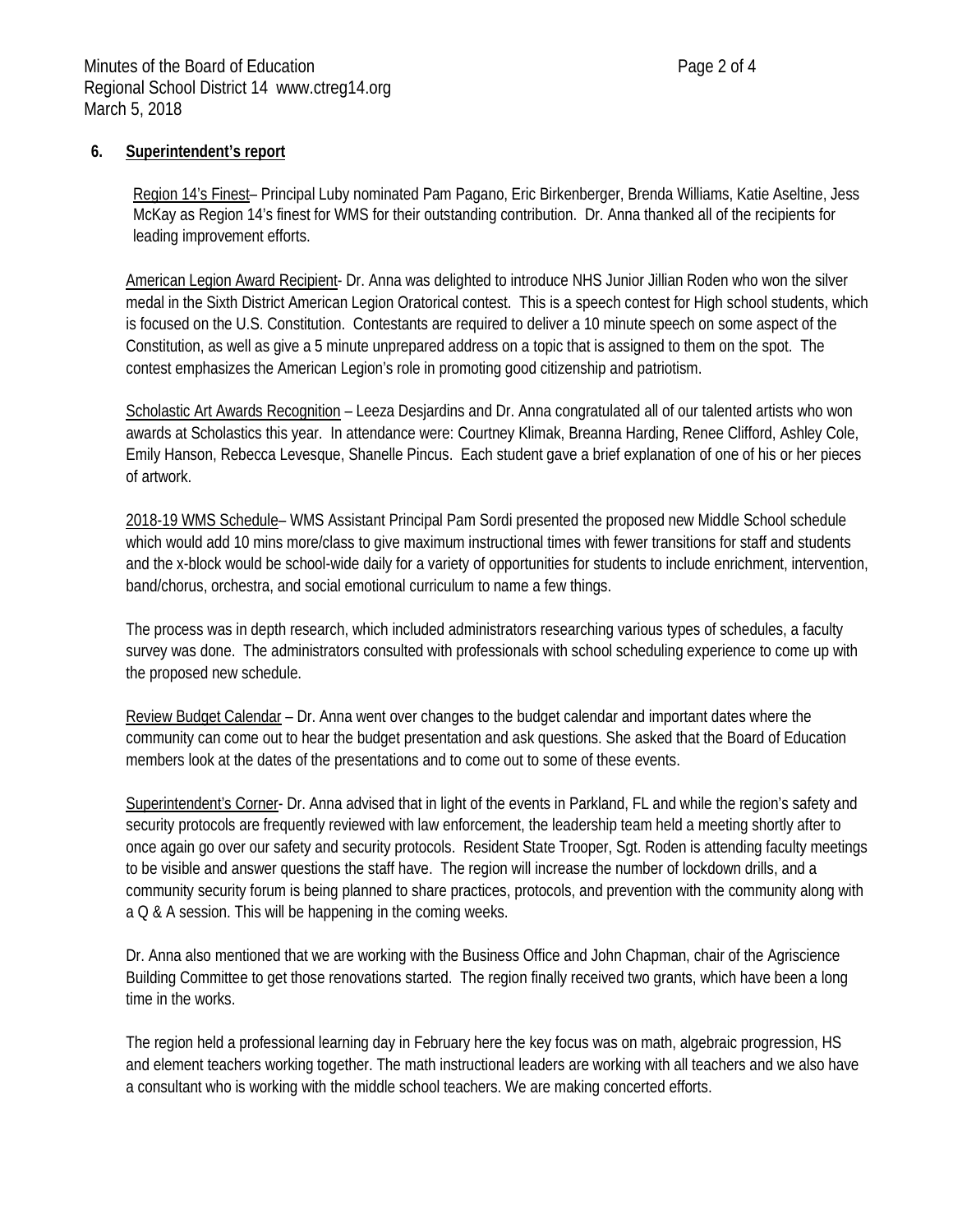Dr. Anna thanked the FFA volunteers who help in interviewing skills and resume building.

Ms. Luby, Ms. Yatsenick, Mr. Rafferty, and Dr. Anna attended the College Board conference in hopes of getting to the front of the line for Pre AP work starting in the middle school the next year or two. Currently no schools are currently doing this and we are hopeful that we will be one of the 1<sup>st</sup> schools to be able to offer this incredible opportunity. We will keep everyone up to date on the progress.

Lastly, the region will be hosting a very impactful parent workshop called Hidden in Plain Sight, which is for adults only. It will reenact a teenager's bedroom and how to look for risk behaviors at home.

## **Board Committee Reports**

Building Committee – Mr. Chapman reported that the High School project is on schedule and that the Guaranteed Max Price (GMP) will be ready to present to the building committee next week. He also mentioned that he is making inquiries into the possibility of having students wanting to pursue engineering the potential of shadowing a professional during renovation project. He is carefully navigating the opportunity as well as getting the Agriscience renovation kicked off.

Finance – Mr. Bauer advised that the committee met tonight and discussed YTD financials, the NHS renovation project financials, the BES property line concern, as well as the budget season calendar. He mentioned that the total revenue to date is at \$23M and expenditures are at \$19.9M with no significant deviations.

Safe Schools – Ms. Van Aken reported that the committee met on Feb 22, piggybacking on an administrator's meeting, reviewed the safety protocols. She advised that more staff training needed and that the committee is looking at implementing a new student plan initiative called See Something, Say Something. This initiative would have the students along with mentors develop a social media campaign to promote it. The committee also discussed mental heath 1st aid training and Narcan training, which will be held March 29, 2018 at the Woodbury senior center.

- **7. Board Chair Comments**  Ms. Morgan thanked everyone who worked on the curriculum. She also thanked Pam Sordi for her great presentation and also Julie Luby for the great job that was done during the NHS evacuation drill.
- **8. Public Comment** Paula Paolino, Woodbury resident asked the Board of Education several questions and voiced her concern over her denial to submit her citizens' petition when the petition had not yet been submitted.

Claire Bullock, Woodbury resident voiced her concern over an incident, which happened with her son.

Teresa Mieczkowski, Woodbury resident commented that she would like to see a parent committee to be able to work with the BOE in order to give parents a voice.

## **9. Old Business**

Ms. Van Aken *moved* that the Region 14 Board of Education approve the Social Studies curriculum, as presented. Seconded by Mr. Bauer. **The motion carried 8-0-0.**

Mr. Bauer *moved* that the Region 14 Board of Education approve the Pearson Publishing Textbook for NHS, as presented. Seconded by Ms. Van Aken. **The motion carried 8-0-0.**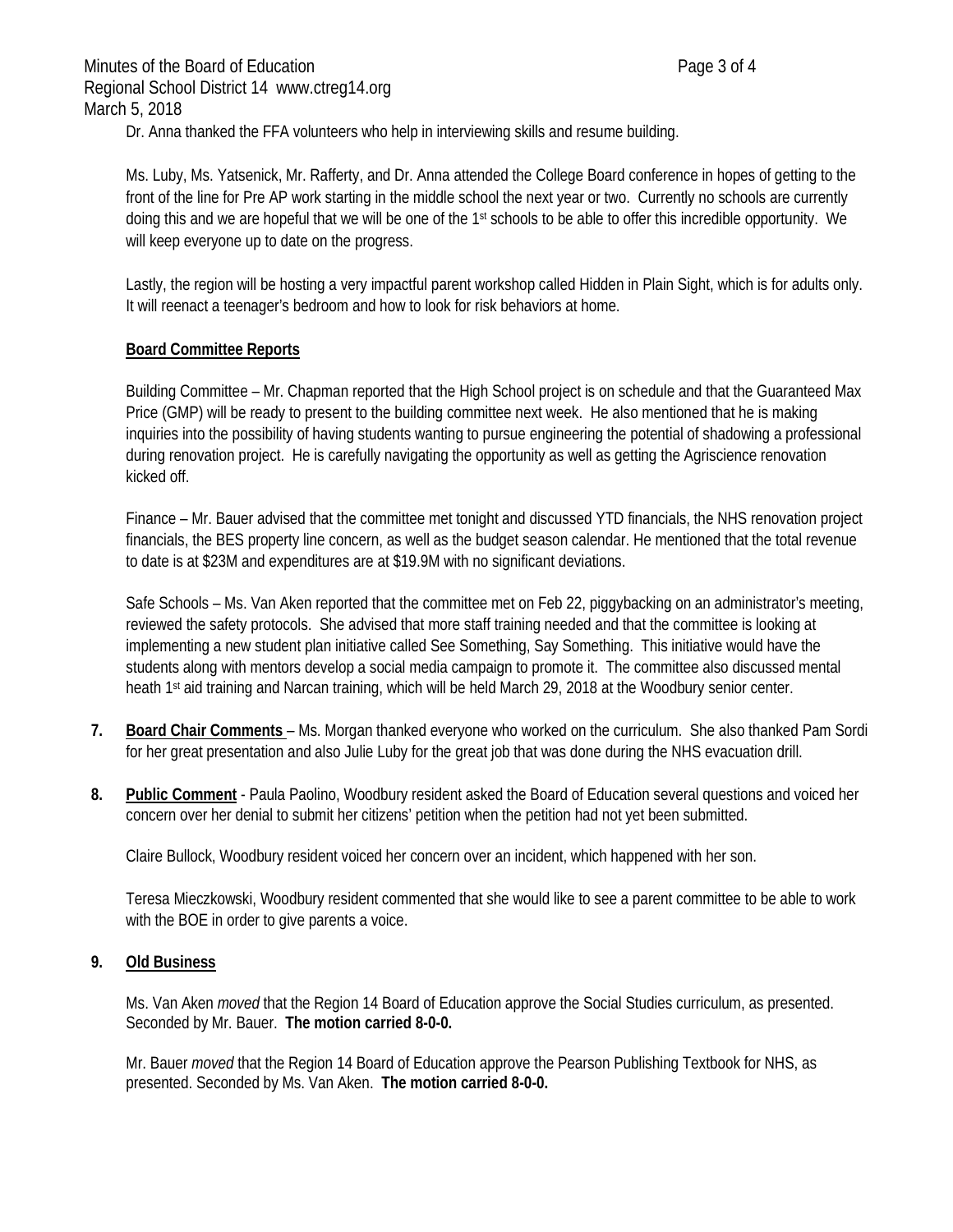# **11. Adjournment**

Ms. Van Aken *moved* to adjourn and seconded by Mr. Bauer. **The motion carried unanimously** 8**-0-0.**

The meeting was adjourned at 8:30pm.

Respectfully Submitted,

 $\curvearrowleft$ Lchwartz

Natascha Schwartz, BOE Clerk

Recorded and filed subject to Board of Education approval by: Natascha Z. Schwartz, Board Clerk, 3/14/2018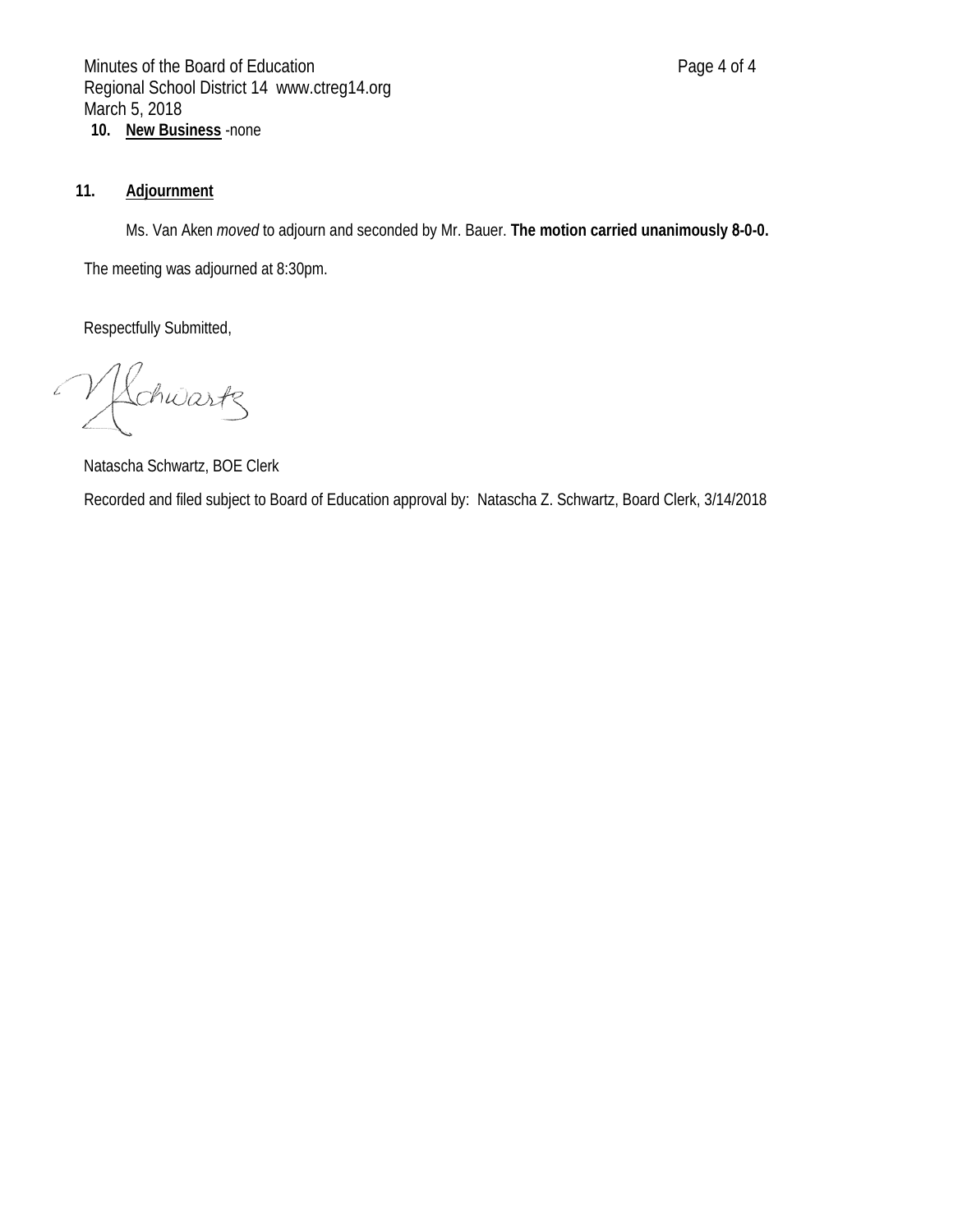

*Board of Education*

**5 Minortown Road ~ Woodbury, CT 06798** 

www.ctreg14.org

*Mission:* The Region 14 community ensures an engaging and positive learning environment where every student is valued as a respected contributing member of society, who graduates prepared to meet the challenges of a rapidly changing world.

The Board is aware that a "petition" has been circulating seeking a hearing on issues relating to the Director of Human Resources position.

After seeking legal counsel, the Board has been informed that the law being cited for the petition applies only to local board of education (not regional boards of education). However, the Board has reviewed the matter previously (in light of prior claims about the position) and has looked at it **yet again** just recently. As Board of Education chairperson, I have been authorized to respond to again address concerns.

First, there has been no violation of Policy 2111 or Policy 2140. Policy 2111 deals with our obligation to combat discrimination (by offering "equal employment opportunities" regardless of race, or gender or the like). Our actions in creating (or filling) the HR position was in no way "discriminatory". Second, the Superintendent was not in violation of Policy 2140. Policy 4010 specifically addresses the authority of the Superintendent of Schools in hiring decisions. The Superintendent is specifically given the option of filling an administrative opening with an in-house candidate before conducting an outside search. During the Superintendent's budgeting process, Dr. Cutaia always looks for efficiencies in utilizing her staff. Finally, the Board was informed of the need for a full time HR position and that this position would be filled with an inhouse candidate. The Board understood the rationale behind that position and fully supported the Superintendent's decision. It is our opinion that the Superintendent properly exercised her authority in making her decision to hire in-house and this Board of Education unanimously stands by her decision and actions.

Claims have also been made that we have not been "transparent" in our operations and that somehow the District has provided information that lacks "accuracy" and "integrity". We reviewed the information yet again, we see no basis for these claims, and we stand behind our prior decisions. We are also fully confident that the Superintendent has acted both ethically and appropriately, seeking to do the best by the School District. It is also important to note that the decision to create and fill the HR position was discussed at numerous public meetings, workshops, and hearings, and members of the public were provided with every opportunity to openly question the recommendation.

In closing, we have addressed these questions on multiple occasions and will not address it further. Making the same inaccurate accusations over and over again will not change the facts, nor unnecessarily divert Region 14's Board of Education or District personnel from the professional obligations and responsibilities to attend to. We will no longer allow time and energy to be consumed addressing these baseless accusations, especially when they include personal insults and false attacks on someone's character.

#### Board of Education Members